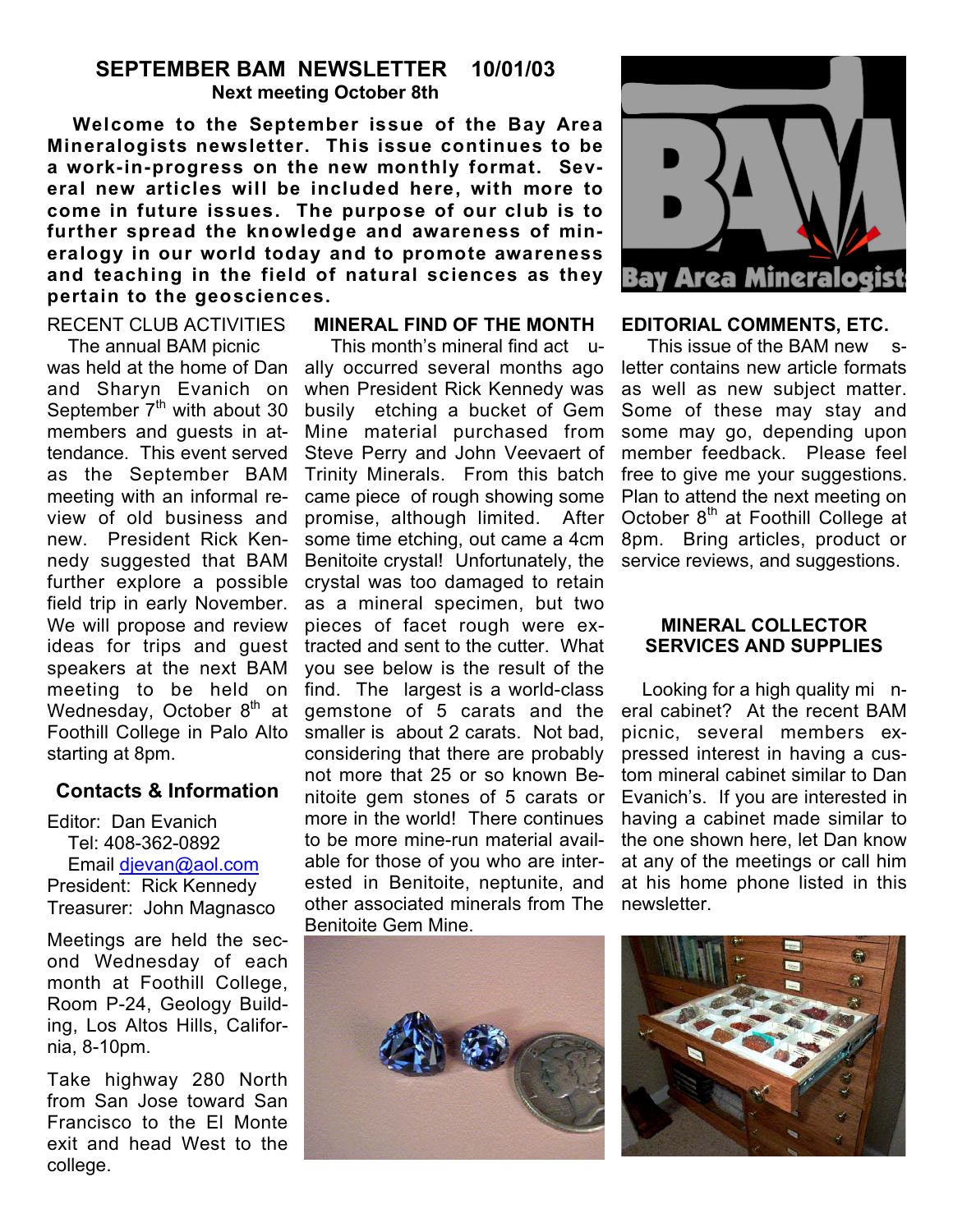#### **SEPTEMBER 2002 BAM NEWSLETTER Page 2**

In an effort to provide entertaining articles and writings of interest to the mineral collecting comm unity, we are re-printing some of the field notes written by BAM member Fen Cooper. He chronicles one of his and Gail Dunning's early visits in 1963 to Majuba Hill Mine in Nevada. All members are encouraged to contribute material that is beneficial from an educational standpoint as well as details on collecting experiences they have had in the field. Contact the editor, Dan Evanich, either by phone or email and submit your articles.

## **And now, for your reading pleasure………….**

#### **November 26, 1963 – Tuesday**

Jack had told us that Majuba Hill would be worth some time but to be careful underground. We decided to check out the dumps today and then go into the Copper Stope tonight since it doesn't make any difference how dark it is outside as its always dark underground. After a quick reconnaissance of the area we decided that before we lit for the night we would move camp to the top of the dump near the adit entrance as there is a very nice spot to camp there.

The dump proved interesting but a lot of the specimens were dinged up. I started looking at the larger chunks that had rolled off the dump and were scattered on the hillside below it. After about half an hour I found a boulder that contained seams of very nice pharmacosiderite crystals. The crystals were small, rarely exceeding one eighth of an inch but were undamaged and the apple green pharmacosiderite was often associated with dark smoky quartz crystals and this made for some exceptionally nice specimens. I also picked up a couple of fairly decent scorodite specimens so this area has some good stuff scattered around in it.

When Gail and I got together for lunch he had some fairly decent olivenite specimens and a couple of minerals I wasn't sure of. We drove the camper up onto the dump and got settled in. Since we had a late lunch we decided to explore a bit underground and spent what was left of the afternoon wandering around. Gail found an area that was a breccia zone in rhyolite that contained some very nice olivenite crystals but we didn't really get a chance to explore that much as it was getting late. I had a copy of the Myler Mine report in the camper and it quickly became evident that if we wanted to find anything we had to do a little reading.

Today marked the end of our "fresh" food so tonight our menu is steak, fried potato's and onions and frozen (used to be anyway) peas with a piece of mom's applesauce cake for dessert. We opened one of our finest vintage cans of Hi C grape juice fresh out of the ice chest and while I cooked dinner Gail settled in with a little light reading. Unites States Geological Survey Bulletin 1045-I, Geology of Majuba Hill, Pershing County, Nevada. After dinner he announced that where we wanted to be was a place called the "Copper Stope". This rang a bell with me as Jack Parnau mentioned the area as the place to collect but also added that it was "scary as hell" and to be careful in there.

We broke out our hard hats, flashlights and other gear and looked at the adit portal. It was heavily timbered but the timbering looked good so in we went. Gail was the expert so he led the way while I kept a wary eye on the ceiling. There was little fallen rock on the floor and the mine was a lot less scary than the Stayton Mine. Gail kept grunting and pointing and after a while we found ourselves standing at the end of a tunnel looking into a large potato shaped hole in the ground. It must have been seventy to one hundred feet high and about forty by twenty feet wide at the bottom where we were standing. The rock is composed of shattered iron stained rhyolite and copper minerals occur in seams in the rock.